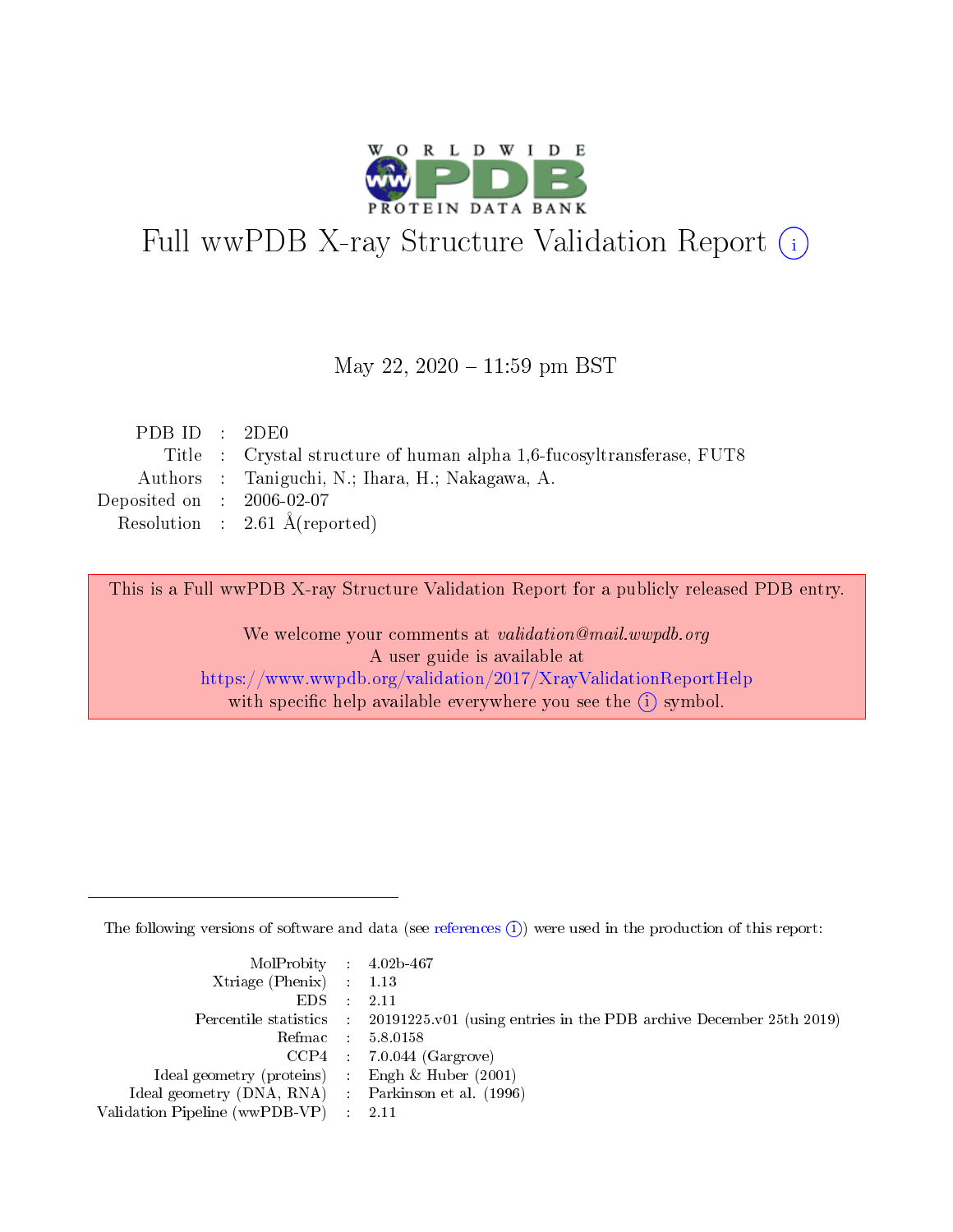# 1 [O](https://www.wwpdb.org/validation/2017/XrayValidationReportHelp#overall_quality)verall quality at a glance  $(i)$

The following experimental techniques were used to determine the structure: X-RAY DIFFRACTION

The reported resolution of this entry is 2.61 Å.

Percentile scores (ranging between 0-100) for global validation metrics of the entry are shown in the following graphic. The table shows the number of entries on which the scores are based.



| Metric                | Whole archive        | Similar resolution                                                        |
|-----------------------|----------------------|---------------------------------------------------------------------------|
|                       | $(\#\text{Entries})$ | $\phi^{\prime}\#\mathrm{Entries}, \mathrm{resolution~range}(\mathrm{A}).$ |
| $R_{free}$            | 130704               | 3797 (2.64-2.60)                                                          |
| Clashscore            | 141614               | $4168(2.64-2.60)$                                                         |
| Ramachandran outliers | 138981               | 4093 $(2.64 - 2.60)$                                                      |
| Sidechain outliers    | 138945               | $4093(2.64-2.60)$                                                         |
| RSRZ outliers         | 127900               | $3731(2.64-2.60)$                                                         |

The table below summarises the geometric issues observed across the polymeric chains and their fit to the electron density. The red, orange, yellow and green segments on the lower bar indicate the fraction of residues that contain outliers for  $>=3, 2, 1$  and 0 types of geometric quality criteria respectively. A grey segment represents the fraction of residues that are not modelled. The numeric value for each fraction is indicated below the corresponding segment, with a dot representing fractions  $\epsilon=5\%$  The upper red bar (where present) indicates the fraction of residues that have poor fit to the electron density. The numeric value is given above the bar.

| ${\bf Chain}$ | Length | Quality of chain |     |           |  |  |  |
|---------------|--------|------------------|-----|-----------|--|--|--|
|               | 526    | %<br>61%         | 19% | 13%<br>6% |  |  |  |

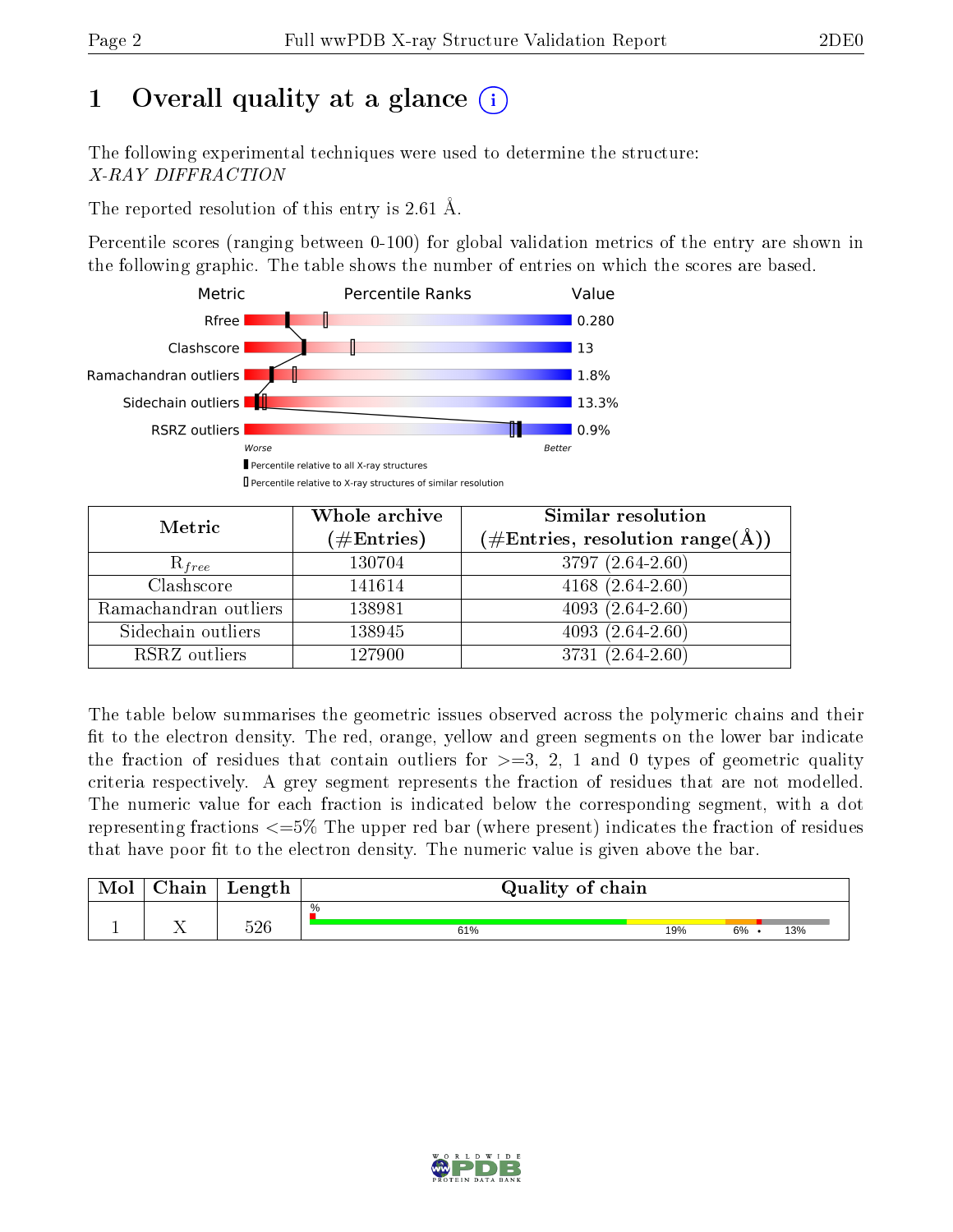# 2 Entry composition (i)

There are 2 unique types of molecules in this entry. The entry contains 3889 atoms, of which 0 are hydrogens and 0 are deuteriums.

In the tables below, the ZeroOcc column contains the number of atoms modelled with zero occupancy, the AltConf column contains the number of residues with at least one atom in alternate conformation and the Trace column contains the number of residues modelled with at most 2 atoms.

• Molecule 1 is a protein called Alpha- $(1,6)$ -fucosyltransferase.

| Mol | Chain | Residues | Atoms |      |     |     |   | ZeroOcc | $\vert$ AltConf $\vert$ | $\mid$ Trace $\mid$ |
|-----|-------|----------|-------|------|-----|-----|---|---------|-------------------------|---------------------|
|     | . .   | 460      | Totar |      |     |     | ◡ |         |                         |                     |
|     |       |          | 3752  | 2390 | 661 | 687 |   |         |                         |                     |

| ${\bf Chain}$           | Residue | Modelled   | Actual | Comment          | Reference            |
|-------------------------|---------|------------|--------|------------------|----------------------|
| X                       | 63      | ALA        |        | cloning artifact | UNP Q9BYC5           |
| $\overline{\mathrm{X}}$ | 64      | ASP        |        | cloning artifact | <b>UNP</b><br>Q9BYC5 |
| X                       | 65      | <b>LEU</b> |        | cloning artifact | <b>UNP</b><br>Q9BYC5 |
| X                       | 66      | <b>GLY</b> |        | cloning artifact | <b>UNP</b><br>Q9BYC5 |
| $\overline{X}$          | 67      | <b>SER</b> |        | cloning artifact | Q9BYC5<br><b>UNP</b> |
| X                       | 576     | ALA        |        | expression tag   | Q9BYC5<br><b>UNP</b> |
| $\overline{\mathrm{X}}$ | 577     | <b>GLY</b> |        | expression tag   | <b>UNP</b><br>Q9BYC5 |
| X                       | 578     | <b>GLY</b> |        | expression tag   | <b>UNP</b><br>Q9BYC5 |
| X                       | 579     | <b>GLY</b> |        | expression tag   | Q9BYC5<br><b>UNP</b> |
| X                       | 580     | HIS        |        | expression tag   | <b>UNP</b><br>Q9BYC5 |
| X                       | 581     | HIS        |        | expression tag   | <b>UNP</b><br>Q9BYC5 |
| X                       | 582     | HIS        |        | expression tag   | Q9BYC5<br><b>UNP</b> |
| X                       | 583     | HIS        |        | expression tag   | <b>UNP</b><br>Q9BYC5 |
| X                       | 584     | HIS        |        | expression tag   | Q9BYC5<br>UNP        |
| X                       | 585     | HIS        |        | expression tag   | Q9BYC5<br>UNP        |
| X                       | 586     | GLY        |        | expression tag   | Q9BYC5<br>UNP        |
| X                       | 587     | GLY        |        | expression tag   | UNP<br>Q9BYC5        |
| X                       | 588     | <b>GLY</b> |        | expression tag   | UNP Q9BYC5           |

There are 18 discrepancies between the modelled and reference sequences:

• Molecule 2 is water.

|  | $\text{Mol}$   Chain   Residues | Atoms         |      | ZeroOcc   AltConf |  |
|--|---------------------------------|---------------|------|-------------------|--|
|  | 137                             | Total<br>137. | -137 |                   |  |

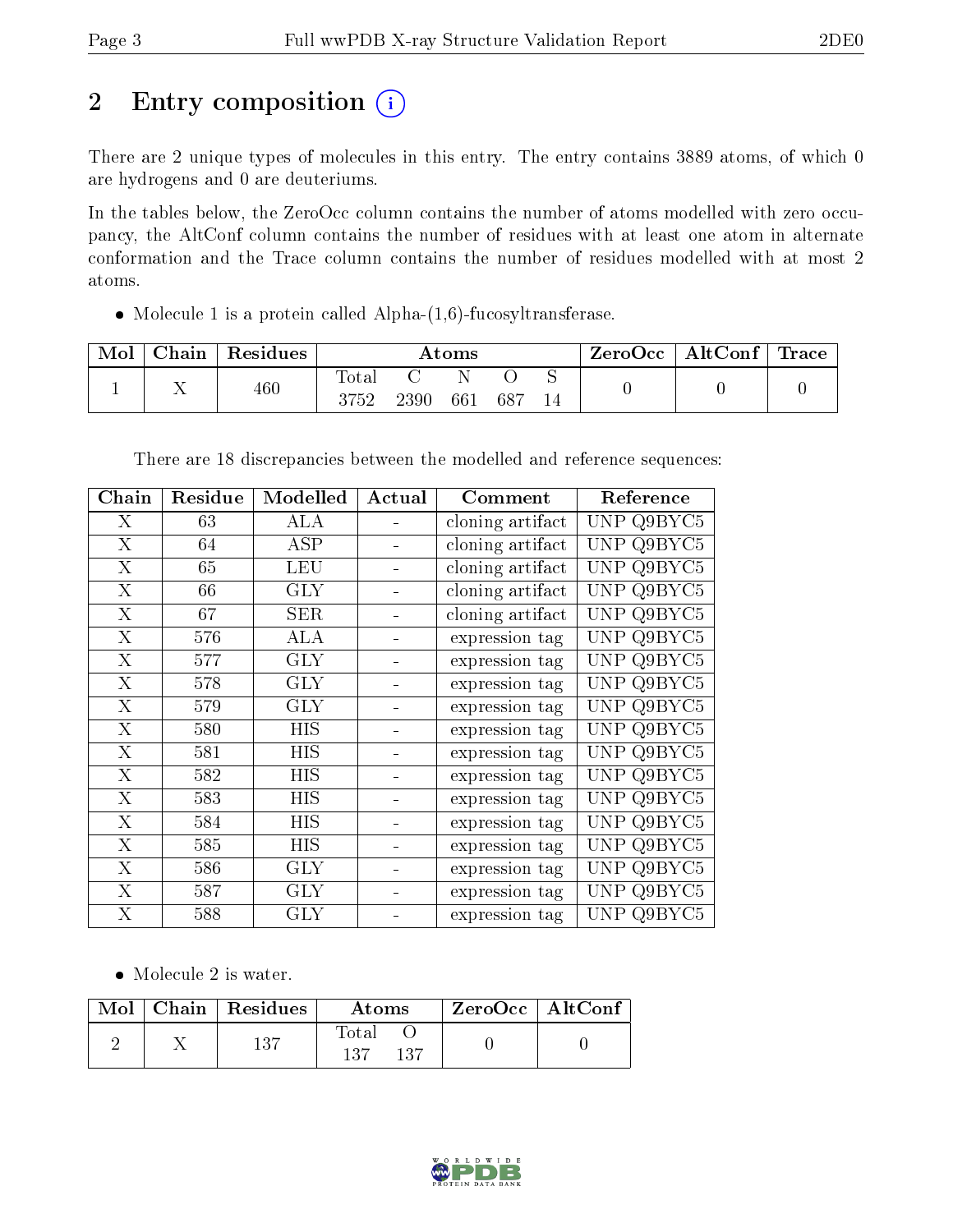## 3 Residue-property plots  $(i)$

These plots are drawn for all protein, RNA and DNA chains in the entry. The first graphic for a chain summarises the proportions of the various outlier classes displayed in the second graphic. The second graphic shows the sequence view annotated by issues in geometry and electron density. Residues are color-coded according to the number of geometric quality criteria for which they contain at least one outlier: green  $= 0$ , yellow  $= 1$ , orange  $= 2$  and red  $= 3$  or more. A red dot above a residue indicates a poor fit to the electron density (RSRZ  $> 2$ ). Stretches of 2 or more consecutive residues without any outlier are shown as a green connector. Residues present in the sample, but not in the model, are shown in grey.



• Molecule 1: Alpha-(1,6)-fucosyltransferase

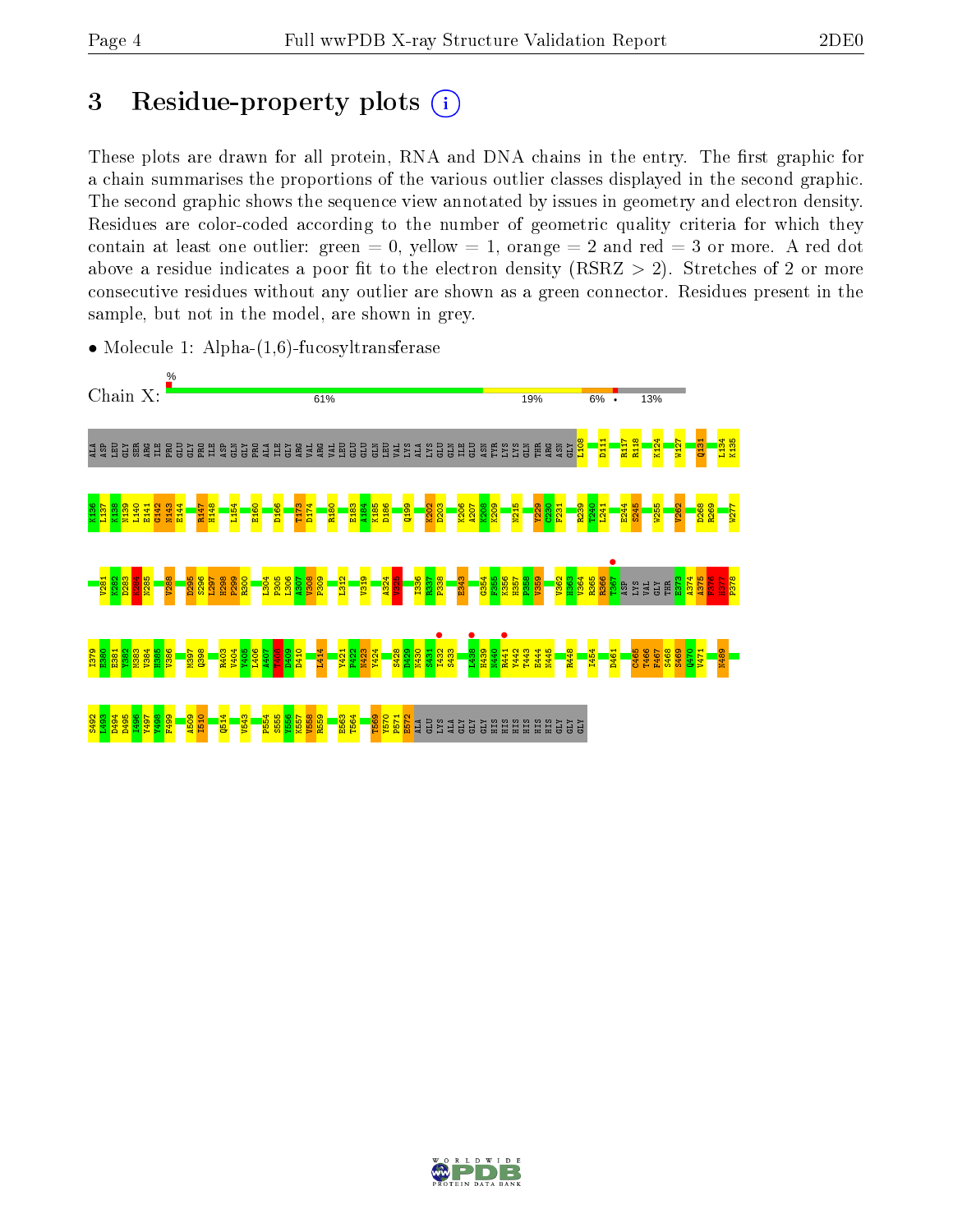# 4 Data and refinement statistics  $(i)$

| Property                                                              | Value                                                    | Source     |
|-----------------------------------------------------------------------|----------------------------------------------------------|------------|
| Space group                                                           | P 65 2 2                                                 | Depositor  |
| Cell constants                                                        | 90.03Å 380.70Å<br>$90.03\text{\AA}$                      | Depositor  |
| a, b, c, $\alpha$ , $\beta$ , $\gamma$                                | $90.00^{\circ}$ $90.00^{\circ}$ $120.00^{\circ}$         |            |
| Resolution $(A)$                                                      | $-2.61$<br>50.00                                         | Depositor  |
|                                                                       | 49.21<br>$-2.60$                                         | <b>EDS</b> |
| % Data completeness                                                   | $97.9(50.00-2.61)$                                       | Depositor  |
| (in resolution range)                                                 | $97.6(49.21-2.60)$                                       | <b>EDS</b> |
| $R_{merge}$                                                           | 0.09                                                     | Depositor  |
| $\mathbf{R}_{sym}$                                                    | (Not available)                                          | Depositor  |
| $\langle I/\sigma(I) \rangle^{-1}$                                    | $2.38$ (at $2.61\text{\AA}$ )                            | Xtriage    |
| Refinement program                                                    | REFMAC 5.2.0005                                          | Depositor  |
| $R, R_{free}$                                                         | 0.220<br>0.283<br>$\mathcal{L}_{\mathcal{A}}$            | Depositor  |
|                                                                       | 0.218<br>0.280<br>$\mathbf{A}$                           | DCC        |
| $R_{free}$ test set                                                   | 1456 reflections $(5.09\%)$                              | wwPDB-VP   |
| Wilson B-factor $(A^2)$                                               | 58.4                                                     | Xtriage    |
| Anisotropy                                                            | 0.561                                                    | Xtriage    |
| Bulk solvent $k_{sol}(\text{e}/\text{\AA}^3),\,B_{sol}(\text{\AA}^2)$ | 0.34, 40.4                                               | <b>EDS</b> |
| L-test for $\mathrm{twinning}^2$                                      | $\langle  L  \rangle = 0.43, \langle L^2 \rangle = 0.25$ | Xtriage    |
| Estimated twinning fraction                                           | No twinning to report.                                   | Xtriage    |
| $F_o, F_c$ correlation                                                | 0.94                                                     | <b>EDS</b> |
| Total number of atoms                                                 | 3889                                                     | wwPDB-VP   |
| Average B, all atoms $(A^2)$                                          | 62.0                                                     | wwPDB-VP   |

Xtriage's analysis on translational NCS is as follows: The largest off-origin peak in the Patterson function is  $4.25\%$  of the height of the origin peak. No significant pseudotranslation is detected.

<sup>&</sup>lt;sup>2</sup>Theoretical values of  $\langle |L| \rangle$ ,  $\langle L^2 \rangle$  for acentric reflections are 0.5, 0.333 respectively for untwinned datasets, and 0.375, 0.2 for perfectly twinned datasets.



<span id="page-4-1"></span><span id="page-4-0"></span><sup>1</sup> Intensities estimated from amplitudes.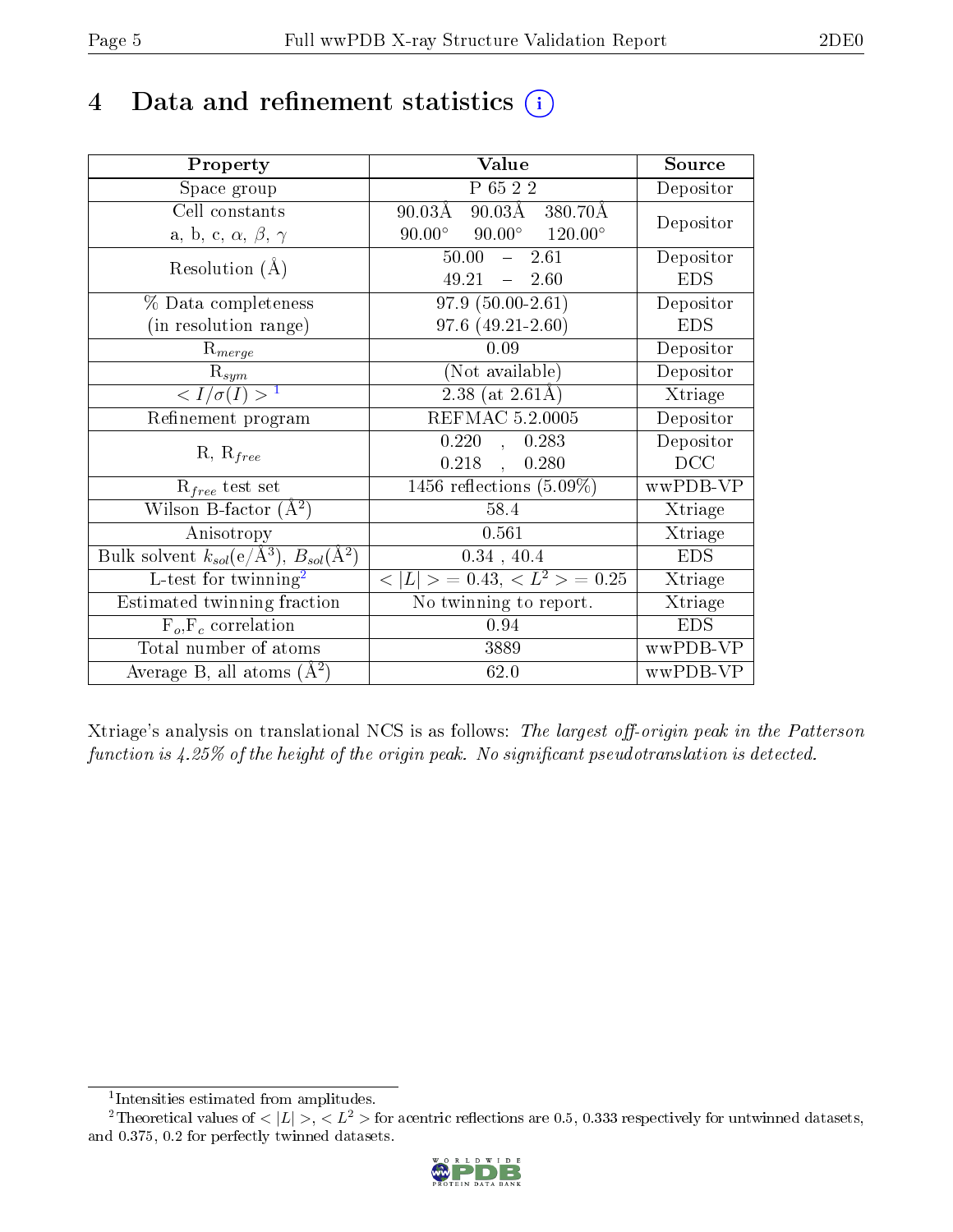# 5 Model quality  $(i)$

## 5.1 Standard geometry  $(i)$

The Z score for a bond length (or angle) is the number of standard deviations the observed value is removed from the expected value. A bond length (or angle) with  $|Z| > 5$  is considered an outlier worth inspection. RMSZ is the root-mean-square of all Z scores of the bond lengths (or angles).

| Mol | Chain |      | Bond lengths    | Bond angles |                   |  |
|-----|-------|------|-----------------|-------------|-------------------|--|
|     |       | RMSZ | # $ Z  > 5$     | RMSZ        | $\# Z  > 5$       |  |
|     |       | 0.81 | $1/3851$ (0.0%) | 0.86        | $5/5220$ $(0.1\%$ |  |

Chiral center outliers are detected by calculating the chiral volume of a chiral center and verifying if the center is modelled as a planar moiety or with the opposite hand.A planarity outlier is detected by checking planarity of atoms in a peptide group, atoms in a mainchain group or atoms of a sidechain that are expected to be planar.

|  | $\lceil \, \text{Mol} \, \rceil$ Chain $\mid \# \text{Chirality outliers} \mid \# \text{Planarity outliers} \mid$ |
|--|-------------------------------------------------------------------------------------------------------------------|
|  |                                                                                                                   |

All (1) bond length outliers are listed below:

|  |  |                             | $\mid$ Mol $\mid$ Chain $\mid$ Res $\mid$ Type $\mid$ Atoms $\mid$ $\mid$ Z $\mid$ Observed(Å) $\mid$ Ideal(Å) $\mid$ |  |
|--|--|-----------------------------|-----------------------------------------------------------------------------------------------------------------------|--|
|  |  | $465$   CYS   CB-SG   -7.23 |                                                                                                                       |  |

All (5) bond angle outliers are listed below:

| Mol | Chain | Res | Type       | Atoms                    |         | Observed $(°)$ | Ideal $(°)$ |
|-----|-------|-----|------------|--------------------------|---------|----------------|-------------|
|     |       | 117 | ARG        | $NE-{\rm CZ\text{-}NH2}$ | -7.26   | 116.67         | 120.30      |
|     |       | 180 | ARG        | $NE- CZ-NH2$             | -5.88   | 117.36         | 120.30      |
|     |       | 543 | VAL        | $CB-CA-C$                | $-5.85$ | 100.28         | 111.40      |
|     |       | 325 | VAL        | $CB-CA-C$                | $-5.43$ | 101.08         | 111.40      |
|     |       | 408 | <b>THR</b> | $CB-CA-C$                | $-5.28$ | 97.34          | 111.60      |

There are no chirality outliers.

All (2) planarity outliers are listed below:

| Mol | Chain | Res |     | $\mid$ Type $\mid$ Group |
|-----|-------|-----|-----|--------------------------|
|     |       | 298 | HIS | Peptide                  |
|     |       | 376 | PHE | Peptide                  |

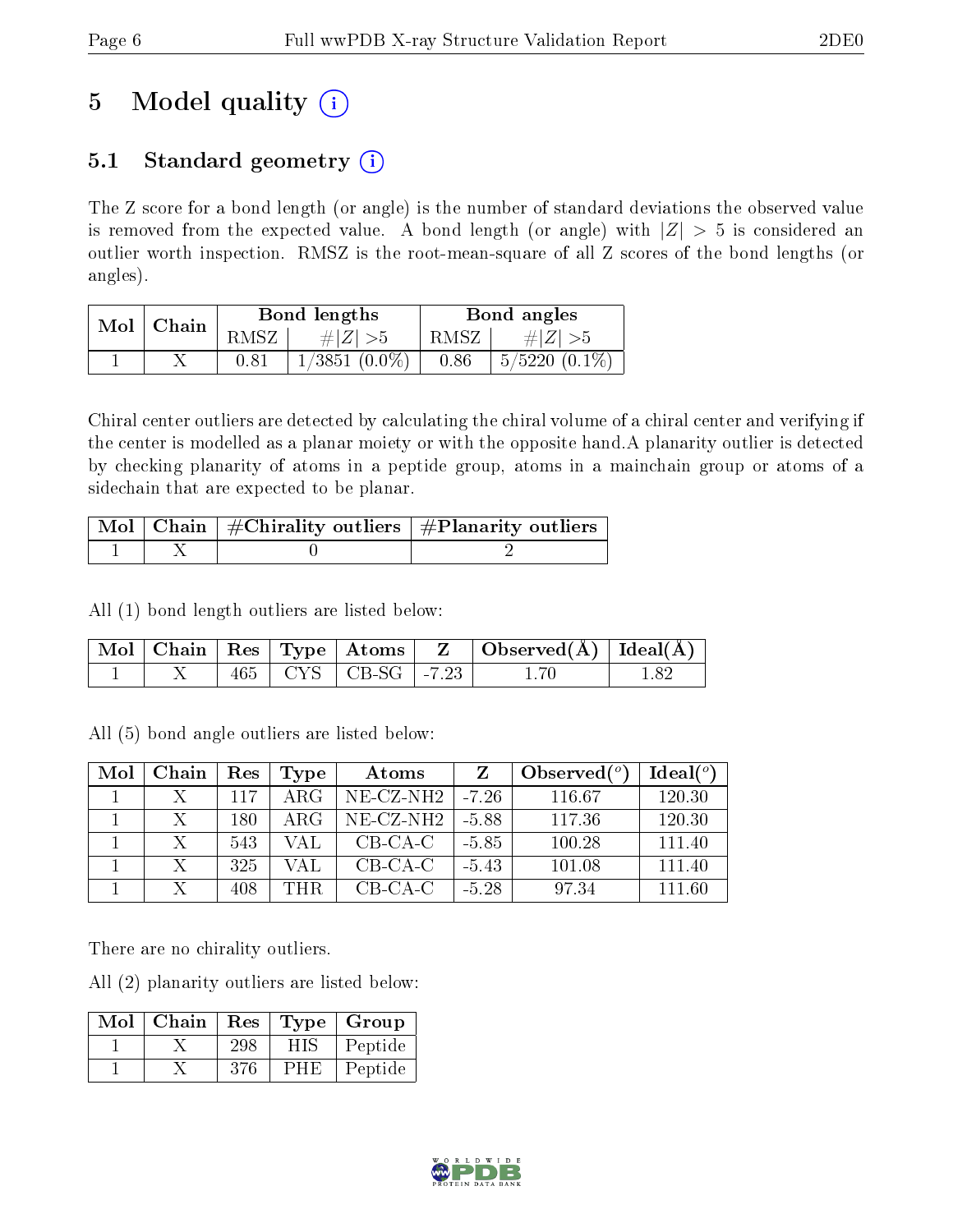### 5.2 Too-close contacts  $(i)$

In the following table, the Non-H and H(model) columns list the number of non-hydrogen atoms and hydrogen atoms in the chain respectively. The H(added) column lists the number of hydrogen atoms added and optimized by MolProbity. The Clashes column lists the number of clashes within the asymmetric unit, whereas Symm-Clashes lists symmetry related clashes.

| Mol | Chain |       |      |    | $\mid$ Non-H $\mid$ H(model) $\mid$ H(added) $\mid$ Clashes $\mid$ Symm-Clashes |
|-----|-------|-------|------|----|---------------------------------------------------------------------------------|
|     |       | 1752. | 3663 | 99 |                                                                                 |
|     |       | 137   |      | ാല |                                                                                 |
|     |       |       | 3663 | 99 |                                                                                 |

The all-atom clashscore is defined as the number of clashes found per 1000 atoms (including hydrogen atoms). The all-atom clashscore for this structure is 13.

All (99) close contacts within the same asymmetric unit are listed below, sorted by their clash magnitude.

| Atom-1             | Atom-2             | Interatomic      | Clash         |
|--------------------|--------------------|------------------|---------------|
|                    |                    | distance $(\AA)$ | overlap $(A)$ |
| 1: X:374:ALA:HA    | 2:X:705:HOH:O      | 1.51             | 1.11          |
| 1:X:365:ARG:HG3    | 2:X:624:HOH:O      | 1.59             | 1.01          |
| 1:X:423:ASN:HA     | 2:X:688:HOH:O      | 1.61             | 1.00          |
| 1:X:444:GLU:HG3    | 2:X:722:HOH:O      | 1.72             | 0.89          |
| 1:X:376:PHE:HA     | 1:X:381:GLU:OE2    | 1.75             | 0.86          |
| 1:X:439:HIS:HD2    | 1:X:442:TYR:HE1    | 1.24             | 0.85          |
| 1:X:124:LYS:HD2    | 2:X:598:HOH:O      | 1.81             | 0.80          |
| 1:X:510:ILE:HD13   | 1:X:559:ARG:CB     | 2.11             | 0.80          |
| 1:X:443:THR:OG1    | 1:X:445:ASN:ND2    | 2.14             | 0.79          |
| 1:X:572:GLU:HG2    | 2:X:717:HOH:O      | 1.82             | 0.79          |
| 1:X:510:ILE:HD13   | 1:X:559:ARG:HB3    | 1.64             | 0.78          |
| 1:X:569:THR:CG2    | 2:X:668:HOH:O      | 2.34             | 0.75          |
| 1:X:308:VAL:HG12   | 1: X:309: PRO:HD2  | 1.68             | 0.75          |
| 1:X:439:HIS:HD2    | 1:X:442:TYR:CE1    | 2.07             | 0.71          |
| 1: X: 364: VAL: HB | 1:X:408:THR:HG23   | $1.75\,$         | 0.69          |
| 1:X:376:PHE:HA     | 1:X:381:GLU:CD     | 2.13             | 0.68          |
| 1:X:281:VAL:O      | 1:X:284:LYS:HB2    | 1.93             | 0.68          |
| 1:X:137:LEU:CD2    | 1: X:148: HIS: HD2 | $2.10\,$         | 0.65          |
| 1:X:433:SER:HA     | 1:X:448:ARG:NH1    | 2.13             | 0.63          |
| 1:X:465:CYS:SG     | 1:X:466:THR:N      | 2.72             | 0.63          |
| 1:X:377:HIS:CD2    | 2:X:619:HOH:O      | 2.51             | 0.63          |
| 1:X:375:ALA:HB1    | 2:X:700:HOH:O      | 1.98             | 0.63          |
| 1:X:199:GLN:NE2    | 1:X:262:VAL:HG13   | 2.15             | 0.62          |
| 1:X:111:ASP:HB2    | 1:X:173:THR:HG21   | 1.83             | 0.60          |
| 1:X:383:MET:CE     | 1:X:386:VAL:HG21   | 2.31             | 0.60          |

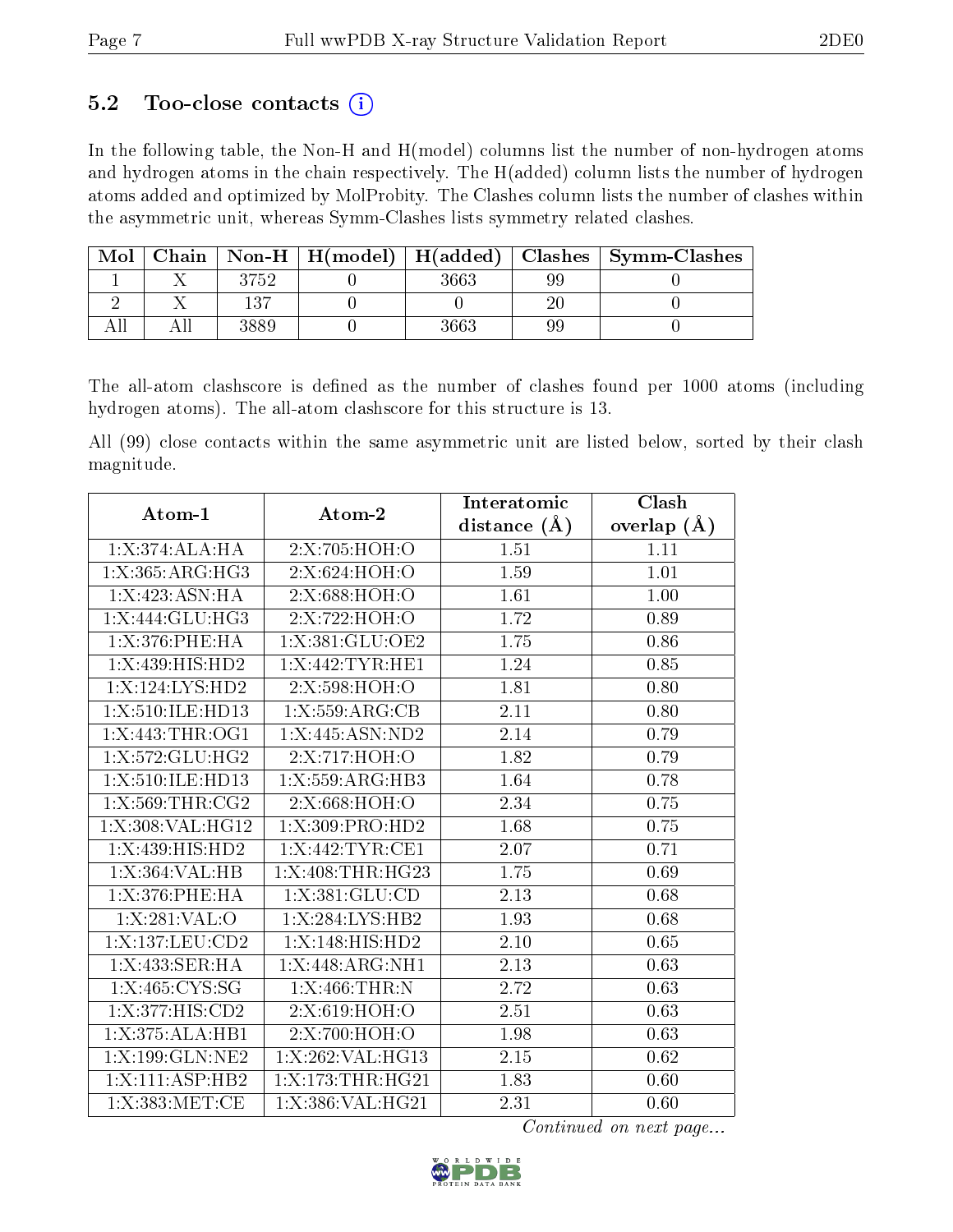| Continued from previous page |                              | Interatomic    | Clash         |
|------------------------------|------------------------------|----------------|---------------|
| Atom-1                       | Atom-2                       | distance $(A)$ | overlap $(A)$ |
| 1:X:569:THR:HG23             | 2:X:668:HOH:O                | 2.00           | 0.60          |
| 1:X:377:HIS:HB3              | 1: X:378: PRO:HD3            | 1.82           | 0.60          |
| 1:X:137:LEU:HD23             | 1:X:148:HIS:HD2              | 1.67           | 0.59          |
| 1:X:199:GLN:HE21             | 1:X:262:VAL:HG13             | 1.67           | 0.59          |
| 1: X: 338: PRO:HG2           | 1:X:343:GLU:HG3              | 1.84           | 0.58          |
| 1:X:383:MET:HE2              | 1:X:386:VAL:HG21             | 1.85           | 0.58          |
| 1:X:244:GLU:HG3              | 1:X:269:ARG:HH12             | 1.69           | 0.57          |
| 1:X:365:ARG:NH2              | 2:X:706:HOH:O                | 2.38           | 0.57          |
| 1:X:127:TRP:O                | 1:X:131:GLN:HG2              | 2.05           | 0.57          |
| 1:X:509:ALA:HA               | 1:X:558:VAL:HG23             | 1.88           | 0.56          |
| 1:X:309:PRO:HG2              | 1:X:312:LEU:HD12             | 1.87           | 0.55          |
| 1:X:362:VAL:HG23             | 1:X:404:VAL:HG13             | 1.88           | 0.55          |
| 1:X:277:TRP:NE1              | 1:X:299:PRO:HG2              | 2.21           | 0.55          |
| 1:X:510:ILE:HD13             | 1:X:559:ARG:HB2              | 1.87           | 0.55          |
| 1:X:325:VAL:HG13             | $1:X:497:TYR: \overline{CZ}$ | 2.42           | 0.55          |
| 1:X:295:ASP:OD1              | 1:X:295:ASP:N                | 2.41           | 0.54          |
| 1:X:494:ASP:OD1              | 1:X:495:ASP:N                | 2.37           | 0.54          |
| 1:X:439:HIS:CD2              | 1:X:442:TYR:HE1              | 2.15           | 0.53          |
| 1:X:277:TRP:HE1              | 1:X:299:PRO:HG2              | 1.74           | 0.53          |
| 1:X:207:ALA:O                | 1:X:209:LYS:HG3              | 2.09           | 0.53          |
| 1:X:305:PRO:HG2              | 1:X:499:PHE:CD2              | 2.44           | 0.53          |
| $1:X:\overline{111:ASP:CB}$  | 1:X:173:THR:HG21             | 2.38           | 0.52          |
| 1: X: 141: GLU: 0            | 1:X:142:GLY:C                | 2.47           | 0.52          |
| 1:X:137:LEU:CD2              | 1:X:148:HIS:CD2              | 2.92           | 0.52          |
| 1:X:554:PRO:HG2              | 1:X:557:LYS:HE3              | 1.90           | 0.52          |
| 1:X:174:ASP:OD1              | 2:X:724:HOH:O                | 2.19           | 0.52          |
| 1:X:147:ARG:HB2              | 1:X:147:ARG:NH1              | 2.25           | 0.51          |
| 1:X:202:LYS:NZ               | 1:X:202:LYS:HA               | 2.25           | 0.51          |
| 1:X:376:PHE:HA               | 1:X:381:GLU:OE1              | 2.09           | 0.51          |
| 1:X:461:ASP:O                | 1:X:489:ASN:ND2              | 2.43           | $0.51\,$      |
| 1:X:443:THR:HGI              | 1:X:445:ASN:HD21             | 1.55           | 0.51          |
| 1:X:408:THR:HB               | 1:X:410:ASP:H                | 1.75           | 0.50          |
| 1:X:569:THR:HG22             | 2:X:668:HOH:O                | 2.05           | 0.49          |
| 1:X:139:ASN:O                | 1:X:140:LEU:HG               | 2.14           | 0.48          |
| 1:X:142:GLY:O                | 1:X:143:ASN:C                | 2.53           | 0.47          |
| 1:X:203:ASP:HB3              | $1:$ X:206:LYS:HG2           | 1.96           | 0.47          |
| 1: X:414: LEU:HD22           | 1: X:414: LEU:O              | 2.15           | 0.47          |
| 1:X:183:GLU:HA               | 1:X:183:GLU:OE1              | 2.15           | 0.46          |
| 1:X:306:LEU:HB3              | 1:X:324:ALA:HB1              | 1.97           | 0.46          |
| 1:X:357:HIS:HD2              | 1:X:461:ASP:OD2              | 1.98           | 0.46          |
| 1:X:359:VAL:HG13             | 1:X:403:ARG:HB3              | 1.96           | 0.46          |

Continued from previous page.

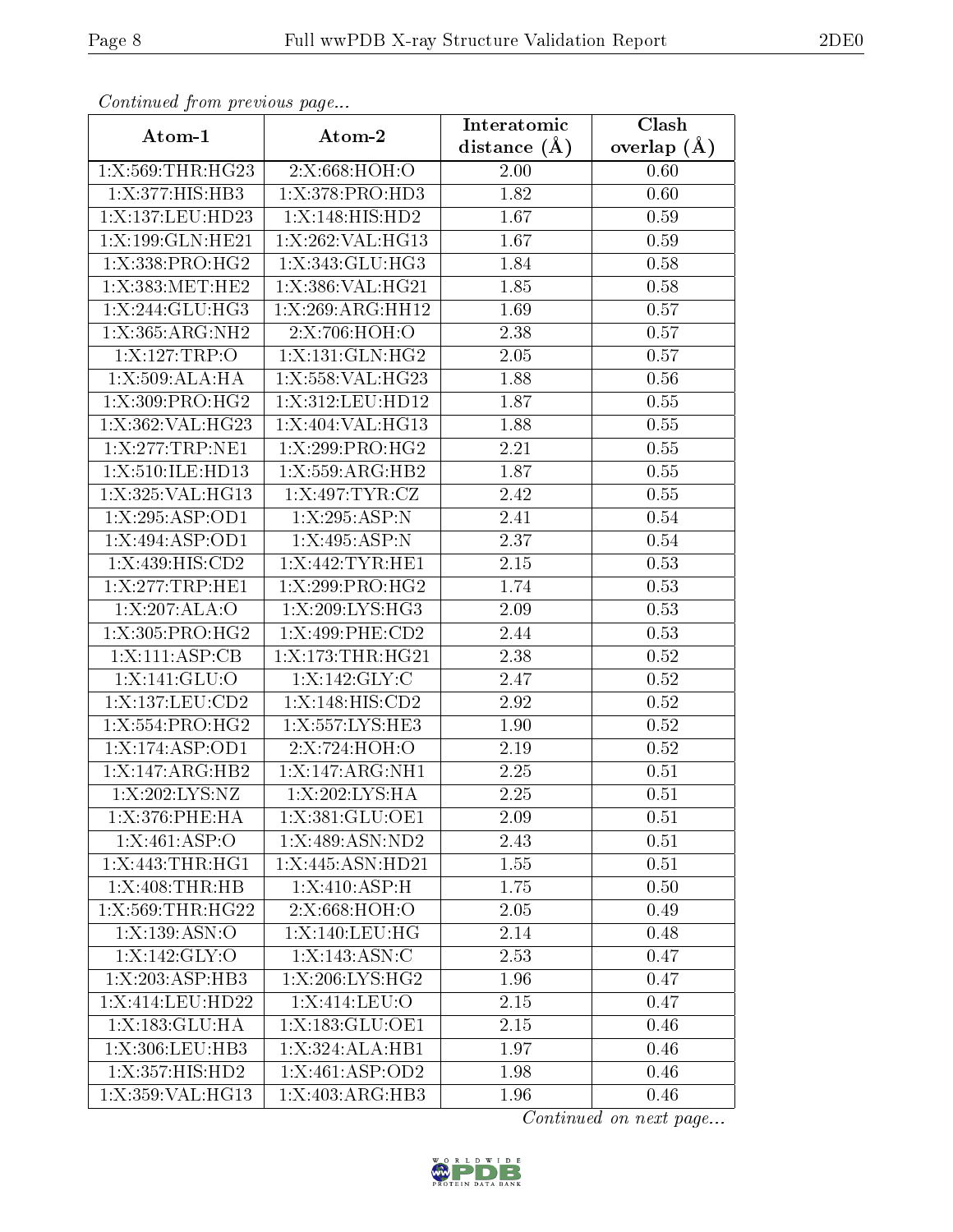| contentable provisions page |                   | Interatomic       | $\overline{\text{Clash}}$ |
|-----------------------------|-------------------|-------------------|---------------------------|
| Atom-1                      | Atom-2            | distance $(A)$    | overlap $(A)$             |
| 1:X:366:ARG:HD2             | 2:X:608:HOH:O     | 2.15              | 0.45                      |
| 1:X:202:LYS:HZ3             | 1:X:202:LYS:HA    | 1.80              | 0.45                      |
| 1:X:365:ARG:NH1             | 1:X:471:VAL:HG23  | 2.32              | 0.45                      |
| 1: X:376: PHE:CA            | 1:X:381:GLU:OE1   | 2.64              | 0.45                      |
| 1:X:444:GLU:O               | 2:X:722:HOH:O     | 2.21              | 0.44                      |
| 1:X:376:PHE:CD1             | 1:X:376:PHE:N     | 2.86              | 0.44                      |
| 1:X:570:TYR:C               | 1: X: 572: GLU: H | 2.20              | 0.44                      |
| 1: X:308: VAL:O             | 1:X:564:THR:HA    | 2.18              | 0.43                      |
| 1:X:277:TRP:CD1             | 1:X:297:LEU:HD21  | 2.53              | 0.43                      |
| 1:X:300:ARG:NH2             | 1:X:304:LEU:HD13  | 2.33              | 0.43                      |
| 1:X:209:LYS:O               | 1:X:239:ARG:HD3   | 2.19              | 0.43                      |
| 1:X:283:ASP:O               | 1:X:285:ASN:N     | $\overline{2.51}$ | 0.42                      |
| 1:X:283:ASP:O               | 1:X:284:LYS:C     | 2.56              | 0.42                      |
| 1:X:466:THR:HG22            | 2:X:639:HOH:O     | $\overline{2}.19$ | 0.42                      |
| 1:X:118:ARG:HD2             | 1:X:166:ASP:OD2   | 2.20              | 0.42                      |
| 1: X: 288: VAL: O           | 1:X:288:VAL:HG22  | 2.19              | 0.42                      |
| 1:X:510:ILE:CD1             | 1:X:559:ARG:HE    | 2.32              | 0.42                      |
| 1:X:559:ARG:NH2             | 2:X:687:HOH:O     | 2.51              | 0.42                      |
| 1:X:108:LEU:N               | 2:X:703:HOH:O     | 2.51              | 0.42                      |
| 1:X:137:LEU:HG              | 1:X:148:HIS:CD2   | 2.55              | 0.42                      |
| 1:X:572:GLU:CG              | 2:X:717:HOH:O     | 2.55              | 0.42                      |
| 1:X:244:GLU:HG3             | 1:X:269:ARG:NH1   | 2.34              | 0.42                      |
| 1:X:454:ILE:HG13            | 1:X:471:VAL:HG13  | 2.02              | 0.42                      |
| 1:X:229:TYR:OH              | 1:X:297:LEU:HD12  | 2.20              | 0.41                      |
| 1:X:308:VAL:HG23            | 1: X: 563: GLU:O  | 2.19              | 0.41                      |
| 1:X:467:PHE:C               | 1:X:469:SER:H     | 2.24              | 0.41                      |
| 1:X:468:SER:HB3             | 1:X:495:ASP:OD1   | 2.21              | 0.41                      |
| 1:X:245:SER:HB2             | 1:X:255:TRP:H     | 1.86              | 0.40                      |
| 1:X:421:TYR:HB3             | 1:X:424:TYR:HD1   | 1.86              | 0.40                      |
| 1:X:183:GLU:HG3             | 1:X:319:VAL:HG21  | 2.02              | 0.40                      |
| 1:X:354:GLY:O               | 1:X:356:LYS:HB2   | 2.21              | 0.40                      |
| 1:X:137:LEU:HA              | 1:X:140:LEU:HD12  | 2.04              | 0.40                      |
| 1: X:570: TYR: HA           | 2:X:691:HOH:O     | 2.21              | 0.40                      |

Continued from previous page...

There are no symmetry-related clashes.

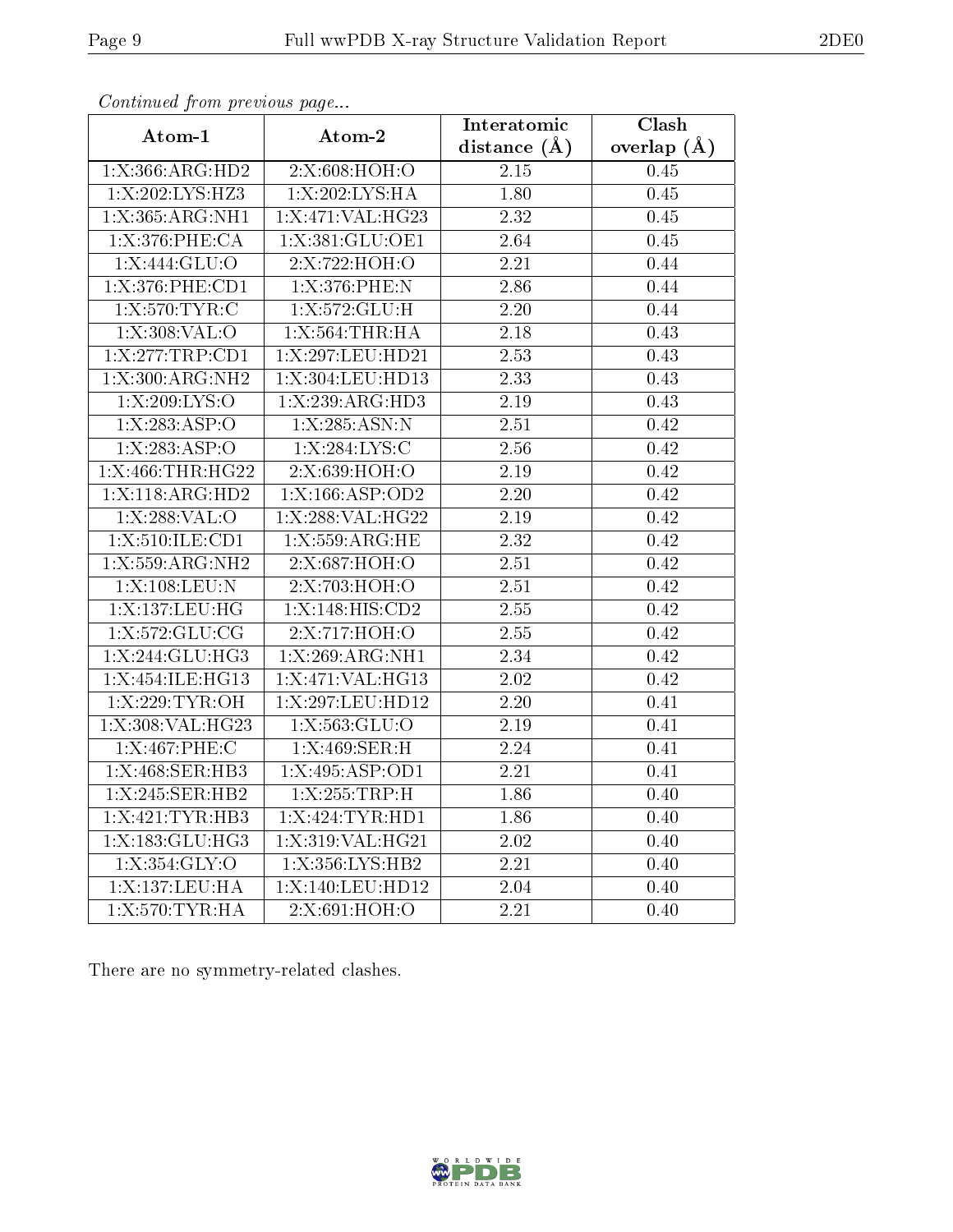## 5.3 Torsion angles (i)

#### 5.3.1 Protein backbone  $(i)$

In the following table, the Percentiles column shows the percent Ramachandran outliers of the chain as a percentile score with respect to all X-ray entries followed by that with respect to entries of similar resolution.

The Analysed column shows the number of residues for which the backbone conformation was analysed, and the total number of residues.

| Mol   Chain | Analysed                                                         |  | Favoured   Allowed   Outliers   Percentiles |
|-------------|------------------------------------------------------------------|--|---------------------------------------------|
|             | $456/526$ $(87\%)$   $408$ $(90\%)$   $40$ $(9\%)$   $8$ $(2\%)$ |  | 8 15                                        |

All (8) Ramachandran outliers are listed below:

| Mol | Chain | Res | Type             |
|-----|-------|-----|------------------|
|     | Х     | 143 | $\overline{ASN}$ |
| 1   | X     | 377 | <b>HIS</b>       |
| 1   | X     | 375 | ALA              |
| 1   | X     | 142 | <b>GLY</b>       |
|     | X     | 299 | PRO              |
|     | X     | 284 | <b>LYS</b>       |
|     | Х     | 571 | PRO              |
|     | X     | 298 | <b>HIS</b>       |

#### 5.3.2 Protein sidechains  $(i)$

In the following table, the Percentiles column shows the percent sidechain outliers of the chain as a percentile score with respect to all X-ray entries followed by that with respect to entries of similar resolution.

The Analysed column shows the number of residues for which the sidechain conformation was analysed, and the total number of residues.

| $\mid$ Mol $\mid$ Chain $\mid$ | Analysed                                  |  | Rotameric   Outliers   Percentiles |
|--------------------------------|-------------------------------------------|--|------------------------------------|
|                                | $405/454$ (89\%)   351 (87\%)   54 (13\%) |  | $\boxed{4}$ 6                      |

All (54) residues with a non-rotameric sidechain are listed below:

| Mol | Chain | Res | Type |
|-----|-------|-----|------|
|     |       | 131 | GL N |
|     |       | 134 | LET. |
|     |       | 135 | ∟V⊆  |

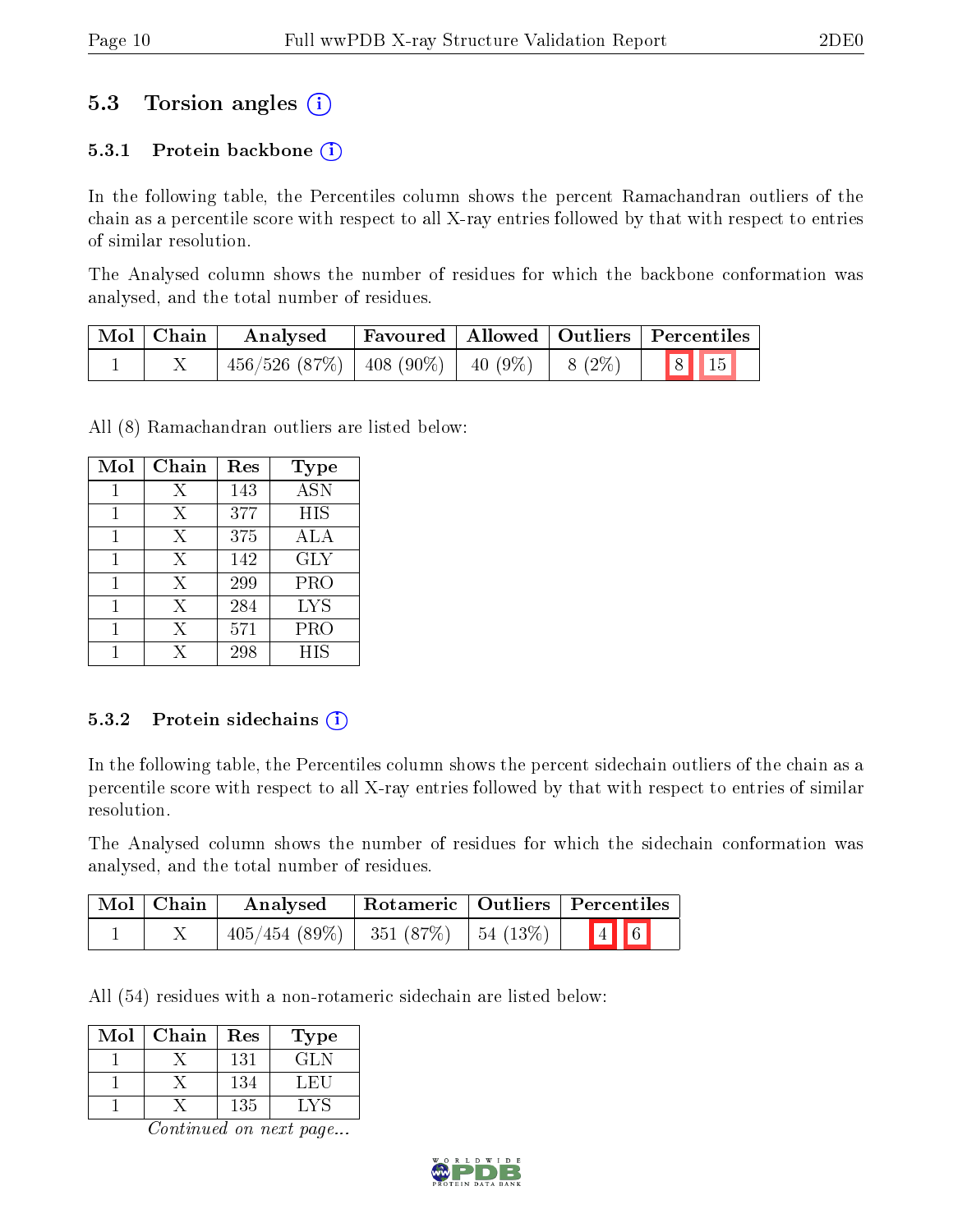| Mol            | $\overline{\text{Chain}}$           | Res              | Type                      |
|----------------|-------------------------------------|------------------|---------------------------|
| $\mathbf{1}$   | $\overline{\mathrm{X}}$             | 144              | $\overline{\text{GLU}}$   |
| $\overline{1}$ | $\overline{\mathrm{X}}$             | 147              | $\rm{ARG}$                |
| $\mathbf{1}$   | $\overline{\mathrm{X}}$             | 154              | $\overline{\text{LEU}}$   |
| $\mathbf{1}$   | $\overline{X}$                      | 160              | GLU                       |
| $\mathbf{1}$   | $\overline{X}$                      | 173              | THR                       |
| $\mathbf{1}$   | $\overline{\mathrm{X}}$             | 185              | $\overline{LYS}$          |
| $\mathbf{1}$   | $\overline{\mathrm{X}}$             | 186              | $\overline{\text{ASP}}$   |
| $\mathbf{1}$   | $\overline{X}$                      | 202              | $\overline{\text{LYS}}$   |
| $\mathbf{1}$   | $\frac{X}{X}$                       | 215              | <b>ASN</b>                |
| $\mathbf 1$    |                                     | 229              | <b>TYR</b>                |
| $\overline{1}$ | $\overline{X}$                      | 231              | PHE                       |
| $\mathbf{1}$   | $\overline{X}$                      | 241              | $\overline{\text{LEU}}$   |
| $\mathbf{1}$   | $\overline{X}$                      | 245              | $\overline{\text{SER}}$   |
| $\mathbf{1}$   | $\overline{\text{X}}$               | $\overline{262}$ | $\overline{\text{VAL}}$   |
| $\overline{1}$ | $\overline{\mathrm{X}}$             | 268              | $\overline{\text{ASP}}$   |
| $\mathbf{1}$   | $\overline{\mathrm{X}}$             | 284              | $\overline{\text{LYS}}$   |
| $\overline{1}$ | $\overline{\mathrm{X}}$             | 288              | $\overline{\text{VAL}}$   |
| $\mathbf{1}$   | $\overline{\mathrm{X}}$             | 295              | ASP                       |
| $\mathbf 1$    | $\overline{\mathrm{X}}$             | 296              | $\overline{\text{SER}}$   |
| $\mathbf 1$    | $\overline{\mathrm{X}}$             | 297              | $\overline{\text{LEU}}$   |
| $\mathbf{1}$   | $\overline{\mathrm{X}}$             | 308              | VAL                       |
| $\mathbf 1$    | $\overline{\mathrm{X}}$             | 325              | $\overline{\text{VAL}}$   |
| $\mathbf 1$    | $\overline{X}$                      | 336              | ILE                       |
| $\mathbf{1}$   | $\overline{\mathrm{X}}$             | 343              | $\overline{{\rm GLU}}$    |
| $\mathbf{1}$   | $\overline{\mathrm{X}}$             | 359              | <b>VAL</b>                |
| $\mathbf{1}$   | $\overline{\mathrm{X}}$             | 366              | $\overline{\rm{ARG}}$     |
| $\mathbf{1}$   | $\frac{\overline{X}}{\overline{X}}$ | $\overline{376}$ | PHE                       |
| $\mathbf{1}$   |                                     | 377              | <b>HIS</b>                |
| $\mathbf 1$    | $\overline{\mathrm{X}}$             | 379              | $\overline{\text{ILE}}$   |
| $\mathbf 1$    | X                                   | 384              | VAL                       |
| $\mathbf{1}$   | $\overline{\mathrm{X}}$             | 397              | $\operatorname{MET}$      |
| $\mathbf{1}$   | $\frac{\overline{X}}{\overline{X}}$ | 398              | $\overline{\text{GLN}}$   |
| 1              |                                     | 406              | LEU                       |
| $\mathbf 1$    |                                     | 408              | <b>THR</b>                |
| $\mathbf 1$    | $\overline{X}$                      | 414              | LEU                       |
| $\mathbf 1$    | $\frac{\overline{X}}{\overline{X}}$ | 423              | $\overline{\mathrm{ASN}}$ |
| $\mathbf 1$    |                                     | 428              | <b>SER</b>                |
| $\mathbf{1}$   | $\overline{X}$                      | 430              | $\overline{\mathrm{ASN}}$ |
| 1              | $\overline{\mathrm{X}}$             | 432              | $\overline{\rm ILE}$      |
| $\mathbf{1}$   | $\overline{X}$                      | 441              | $\overline{\rm{ARG}}$     |
| $\mathbf{1}$   | $\overline{\mathrm{X}}$             | 466              | <b>THR</b>                |
| $\mathbf{1}$   | $\overline{\mathrm{X}}$             | 467              | PHE                       |

Continued from previous page...

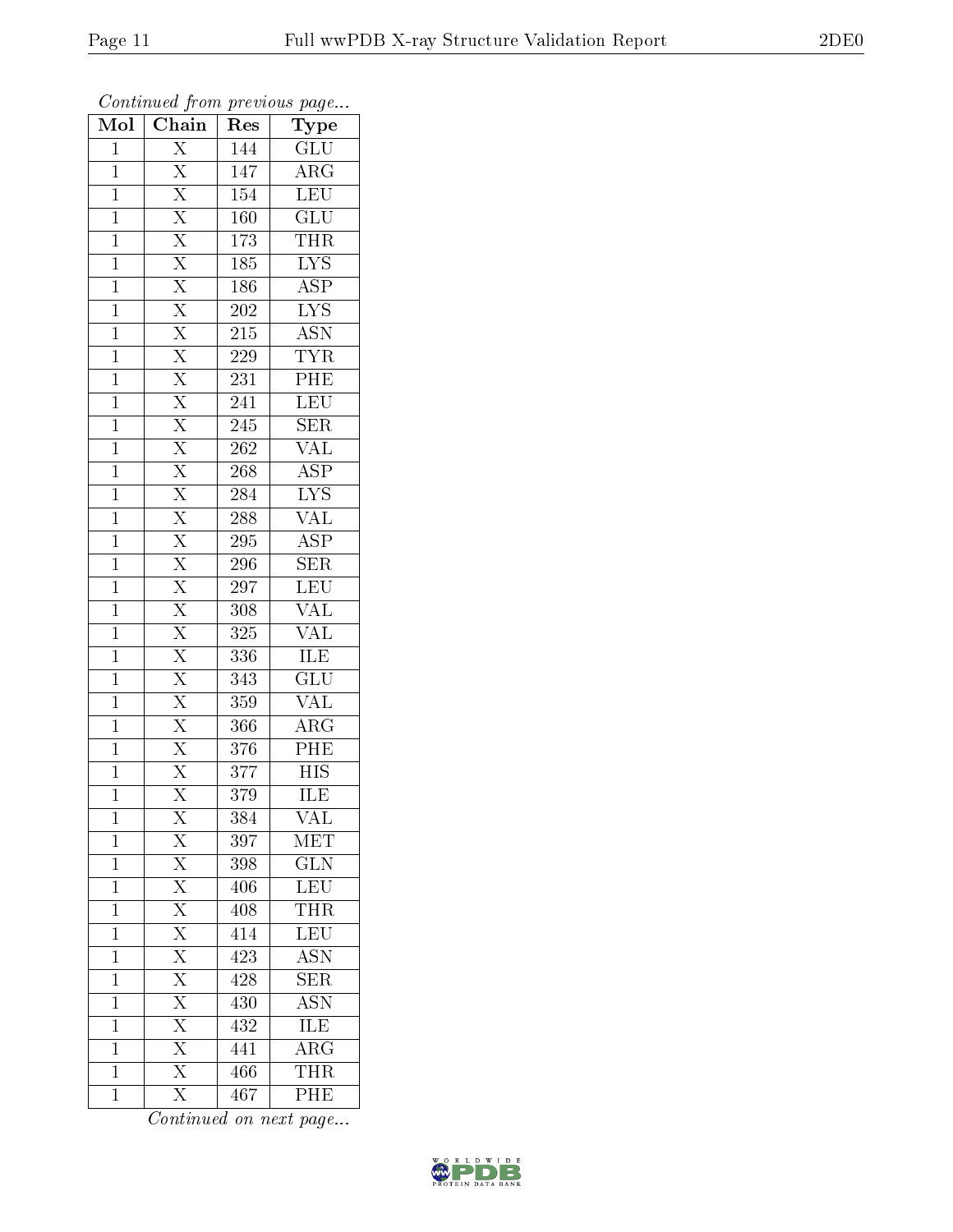| Mol | Chain | Res | <b>Type</b>          |
|-----|-------|-----|----------------------|
| 1   | Х     | 469 | SER                  |
| 1   | X     | 489 | <b>ASN</b>           |
| 1   | X     | 492 | SER                  |
| 1   | X     | 510 | ILE                  |
| 1   | X     | 514 | <b>GLN</b>           |
| 1   | X     | 555 | <b>SER</b>           |
| 1   | X     | 558 | <b>VAL</b>           |
| 1   | X     | 569 | THR                  |
|     | X     | 572 | $\operatorname{GLU}$ |

Continued from previous page.

Some sidechains can be flipped to improve hydrogen bonding and reduce clashes. All (9) such sidechains are listed below:

| Mol | Chain | Res | <b>Type</b> |
|-----|-------|-----|-------------|
| 1   | Х     | 146 | <b>GLN</b>  |
| 1   | Χ     | 148 | HIS         |
|     | Х     | 226 | HIS         |
|     | X     | 357 | ΗIS         |
| 1   | X     | 439 | HIS         |
| 1   | X     | 445 | <b>ASN</b>  |
|     | Χ     | 489 | <b>ASN</b>  |
|     | Х     | 491 | ΗIS         |
|     | X     | 514 | GLN         |

#### 5.3.3 RNA (i)

There are no RNA molecules in this entry.

### 5.4 Non-standard residues in protein, DNA, RNA chains (i)

There are no non-standard protein/DNA/RNA residues in this entry.

#### 5.5 Carbohydrates  $(i)$

There are no carbohydrates in this entry.

### 5.6 Ligand geometry  $(i)$

There are no ligands in this entry.

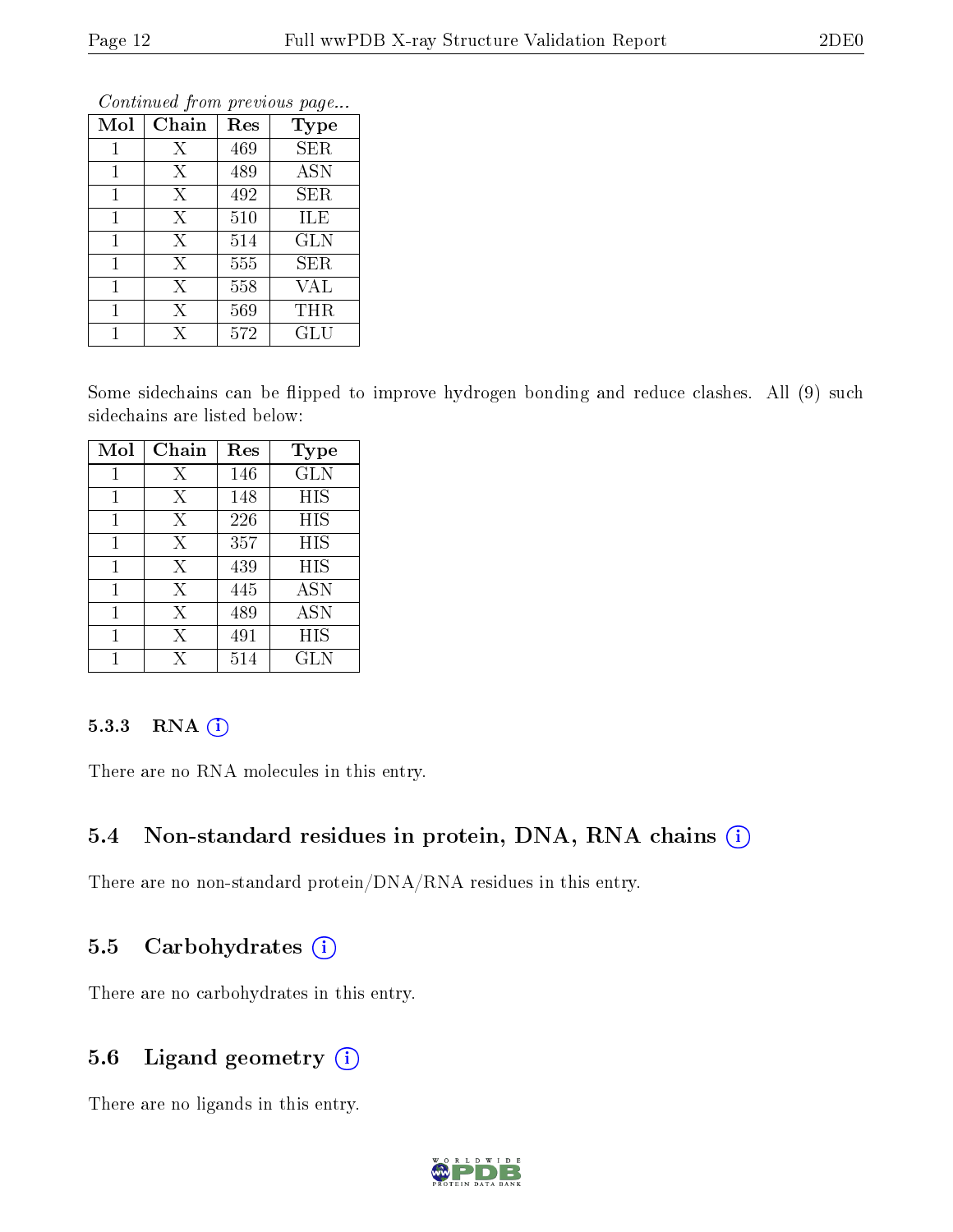## 5.7 [O](https://www.wwpdb.org/validation/2017/XrayValidationReportHelp#nonstandard_residues_and_ligands)ther polymers (i)

There are no such residues in this entry.

## 5.8 Polymer linkage issues (i)

There are no chain breaks in this entry.